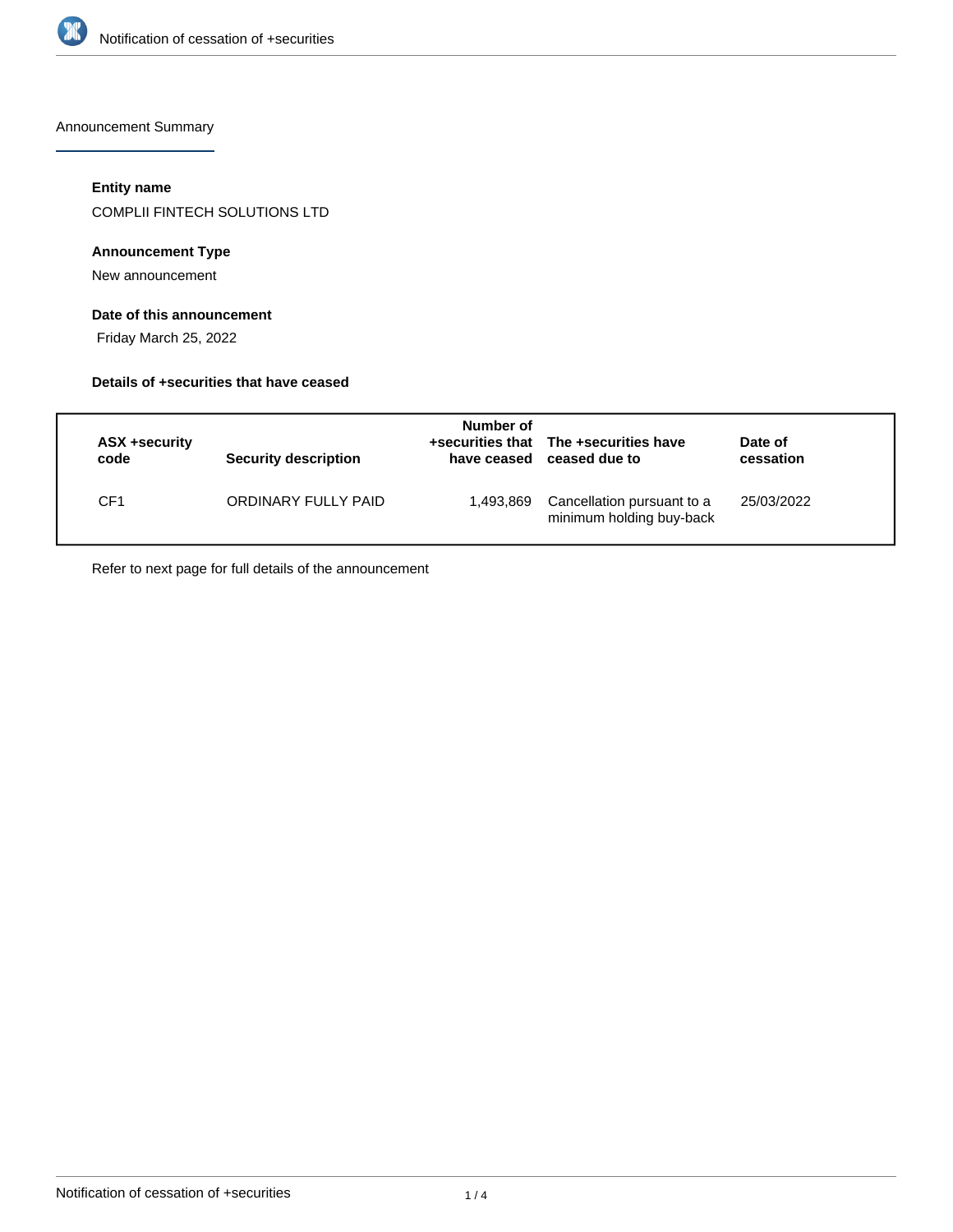

Part 1 - Announcement Details

#### **1.1 Name of +Entity**

COMPLII FINTECH SOLUTIONS LTD

We (the entity named above) provide the following information about our issued capital.

**1.2 Registered Number Type** ABN

**Registration Number** 71098238585

**1.3 ASX issuer code** CF1

**1.4 The announcement is** New announcement

## **1.5 Date of this announcement**

25/3/2022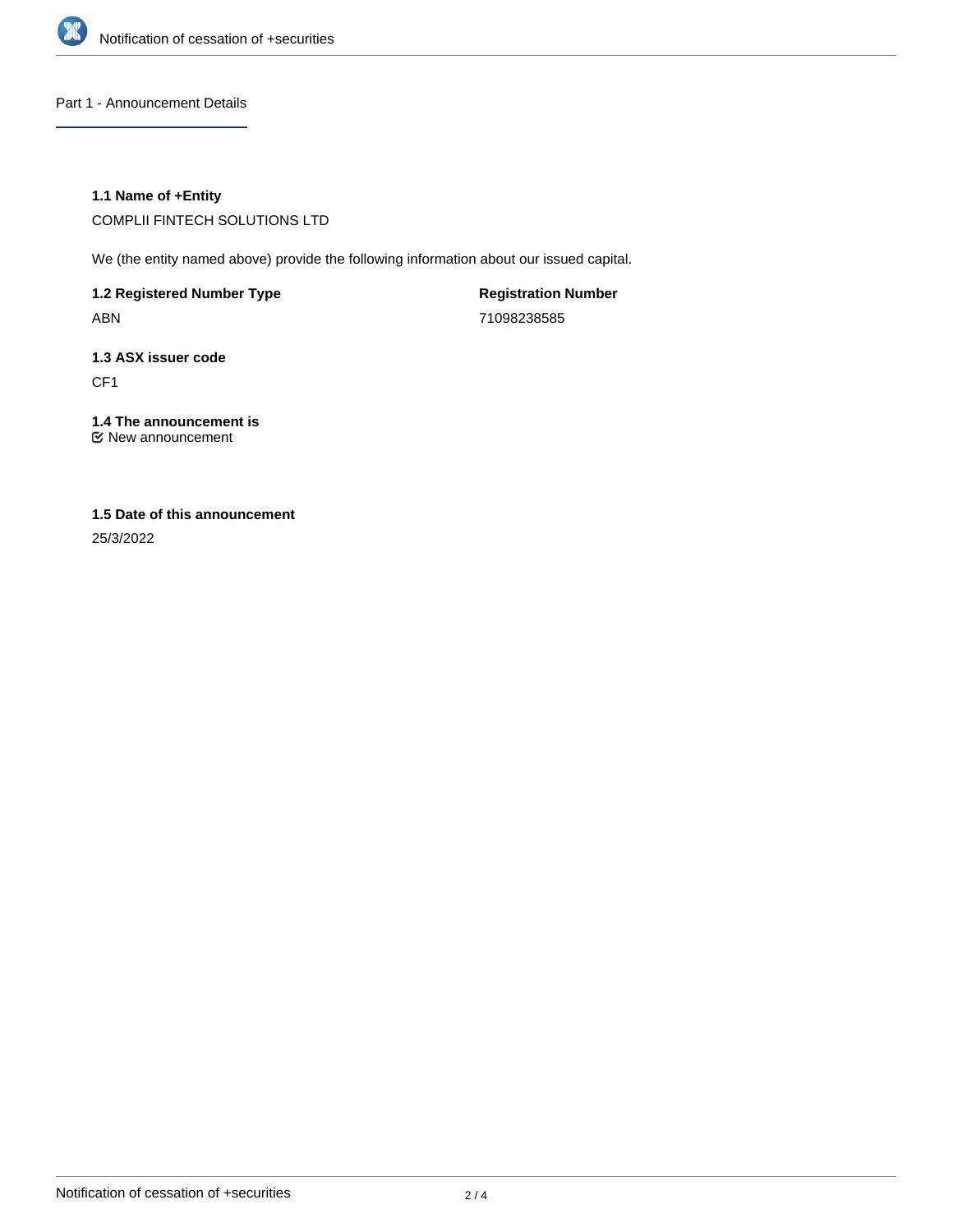

#### Part 2 - Details of +equity securities or +debt securities that have ceased

# **ASX +Security Code and Description** CF1 : ORDINARY FULLY PAID **Quoted +equity securities or +debt securities that have ceased**

### **Number of securities that have ceased**

1,493,869

# **Reason for cessation**

Cancellation pursuant to a minimum holding buy-back

| Date of cessation | Is the entity paying any consideration for the cessation? |  |
|-------------------|-----------------------------------------------------------|--|
| 25/3/2022         | <b>⊠ Yes</b>                                              |  |
|                   |                                                           |  |

**In what currency is the consideration being paid?** AUD - Australian Dollar

**Total consideration paid or payable for the securities** AUD 126,978.870000000000

**Any other information the entity wishes to notify to ASX about the cessation?**